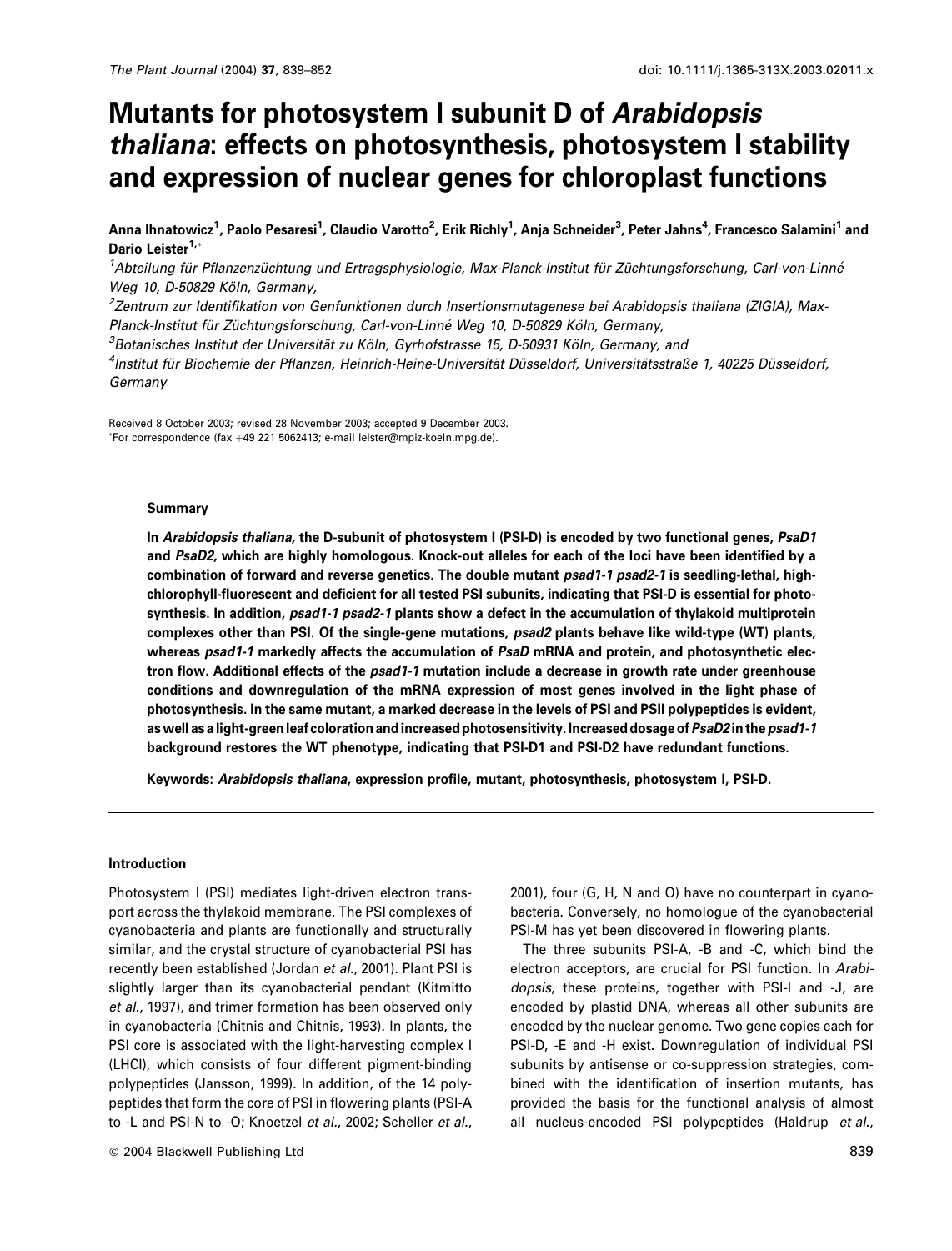1999, 2000; Jensen et al., 2000, 2002; Lunde et al., 2000; Naver et al., 1999; Varotto et al., 2000a, 2002a).

Ferredoxin – and in cyanobacteria and some algae, also flavodoxin - is reduced at the stromal face of PSI by the extrinsic subunits C, D and E. These three polypeptides form a compact interconnected structure, the so-called stromal ridge (Jordan et al., 2001; Klukas et al., 1999; Kruip et al., 1997). In cyanobacteria, loss-of-function mutants for each of the corresponding genes have been characterized. PSI-C is necessary for the stable association of PSI-D, -E and -L (Mannan et al., 1994; Yu et al., 1995). Cells that lack PSI-D are affected in photoautotrophic growth and in flavodoxinmediated photoreduction of NADP<sup>+</sup>, and moreover, they show no ferredoxin-mediated NADP<sup>+</sup> photoreduction at all (Chitnis et al., 1989; Xu et al., 1994). Lines in which PSI-E is missing are impaired in NADP<sup>+</sup> photoreduction, but exhibit normal photoautotrophic growth (Xu et al., 1994; Zhao et al., 1993).

The eukaryotic PSI-D and -E subunits are larger than their cyanobacterial counterparts, containing N-terminal extensions of 25-30 amino acids. In the psae1-1 mutant of Arabidopsis thaliana, knocked-out for one of the two genes coding for PSI-E, the level of PSI-E and concomitantly those of PSI-C and -D, are significantly reduced. The oxidation state of PSI, photosynthetic state transitions and photoautotrophic growth are also altered in this mutant (Pesaresi et al., 2002; Varotto et al., 2000a).

Recently, the analysis of antisense lines with 5-60% of PSI-D showed that downregulation of PSI-D de-stabilizes PSI, results in increased photosensitivity and in an altered thiol disulphide redox state of the stroma (Haldrup et al., 2003). Here, we characterize the effects of complete lack of PSI-D, as well as the impact of the two PsaD genes on PSI-D function. Disruption of the PsaD1 gene, but not of PsaD2, affects the composition of PSI, alters the redox state of the photosynthetic apparatus, and impairs plant growth in the greenhouse. Analysis of the expression of nuclear genes for chloroplast proteins reveals further physiological effects of the psad1-1 mutation. Overexpression analysis indicates that the products of the two PsaD genes have redundant functions. The absence of both functional *PsaD* genes is incompatible with the accumulation of functional PSI, affects the accumulation of all other thylakoid multiprotein complexes and is lethal at the seedling stage.

# **Results**

#### Identification and phenotype of PSI-D mutants

Screening of a collection of Arabidopsis lines carrying independent insertions of the dSpm transposon (the Sainsbury Laboratory Arabidopsis Transposants (SLAT) collection; Tissier et al., 1999) for alterations in the effective quantum yield of PSII ( $\Phi_{II}$ ; Varotto *et al.*, 2000b) resulted in the identification of the mutant line *photosynthesis*affected mutant 62 (pam62). The photosynthetic lesion was inherited as a recessive trait, and RFLP analysis of plants segregating for the pam62 mutation with a dSpmspecific probe revealed the presence of only one transposon copy that co-segregated with the mutant allele (data not shown). Isolation of genomic sequences flanking the termini of the dSpm insertion was achieved by inverse PCR as described by Tissier et al. (1999), and the insertion site was identified. The dSpm transposon was inserted in the unique exon of the PsaD1 gene (At4g02770) coding for PSI-D (Figure 1a), and the mutant pam62 was accordingly designated psad1-1.

In the A. thaliana genome, a second PsaD gene (PsaD2, At1g03130) exists, which codes for a protein highly homologous to the PsaD1 gene product (96/95% similarity/identity; Figure 2). After cleavage of predicted chloroplast transit peptides (domain I in Figure 2), the proteins PSI-D1 and -D2 differ only in the highly variable plant-specific N-terminal extension (domain II). To establish the photosynthetic function of PsaD2, the database SIGNAL (http:// signal.salk.edu/cgi-bin/tdnaexpress; Alonso et al., 2003) was



Figure 1. Tagging of the PsaD1 and PsaD2 genes.

(a) In psad1-1, the PsaD1 gene (At4g02770) is disrupted by an insertion of the non-autonomous dSpm element (Tissier et al., 1999). Upper case letters indicate plant DNA sequences flanking the dSpm element, bold uppercase letters indicate the transposon target site in WT and the duplicated target site is indicated by bold lowercase letters.

(b) The psad2-1 and psad2-2 mutants carry insertions of the 5.2-kbp pROK2 T-DNA (http://www.signal.salk.edu) in the promoter region of the PsaD2 gene (At1g03130). The *dSpm* and T-DNA insertions are not drawn to scale.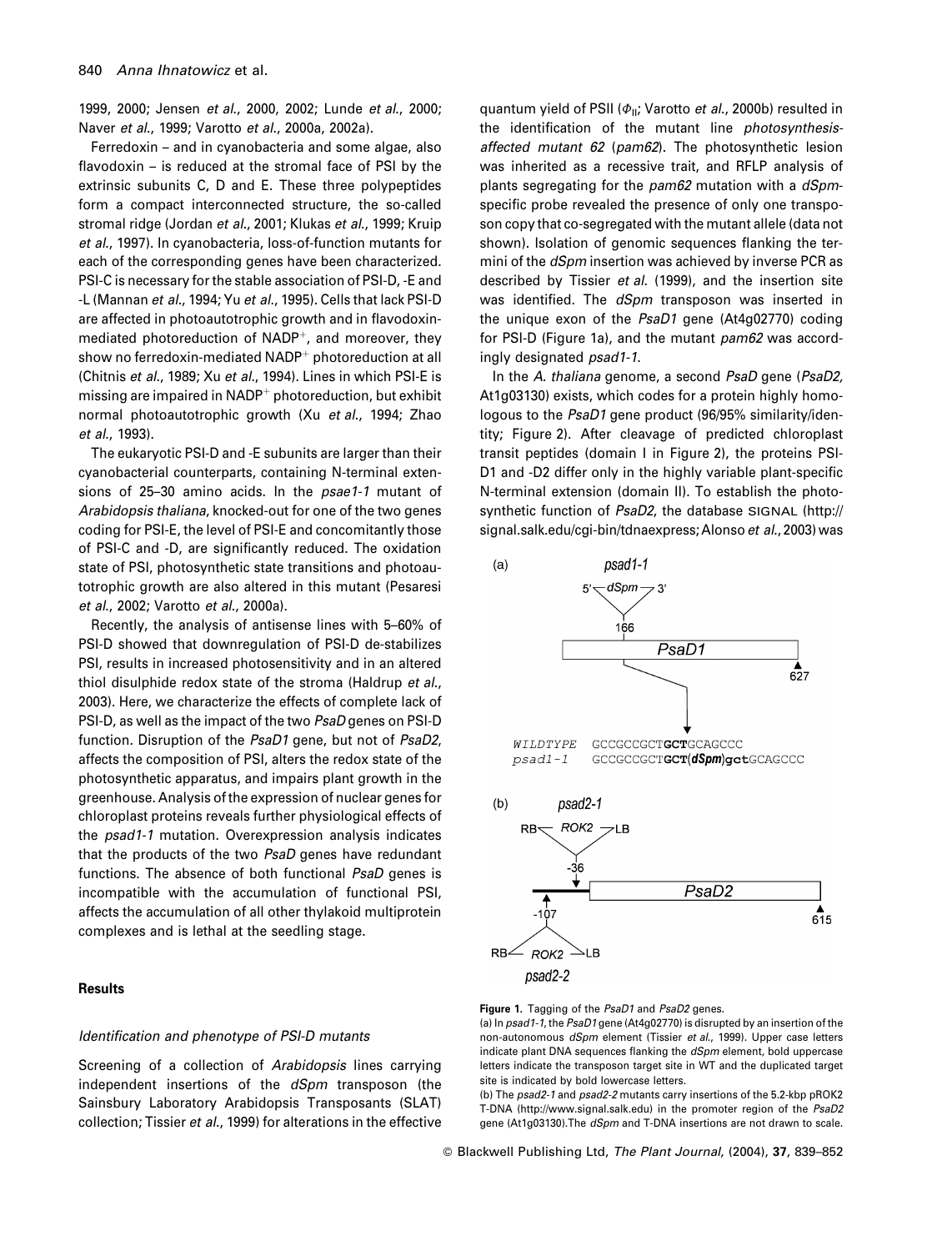

#### Figure 2. Comparison of PSI-D protein sequences from higher plants, algae and prokaryotes.

The amino acid sequences of the Arabidopsis PSI-D1 and -D2 proteins (Accession numbers: At4g02770 and At1g03130) were compared with those of PSI-D from spinach (Gl:19855891), tomato (Gl:82100), barley (Gl:478404), rice (Gl:29367391) and with PSI-D sequences from the green alga Chlamydomonas reinhardtii (GI:498824), the red alga Porphyra purpurea (GI:2147918), the cryptophyte alga Guillardia theta (GI:3603032), the chlorophyll a/c containing alga Odontella sinensis (GI:7443141) and from four cyanobacterial species: Nostoc sp. PCC 8009 (GI:5052771), Synechocystis sp. PCC 6803 (GI:16329280), Synechococcus sp. (GI:47576) and *Mastigocladus laminosus* PCC 7605 (GI:2160762). The three-part alignment shows the N-terminal chloroplast transit peptide of higher plant and Chlamydomonas PSI-D (I), which was either experimentally determined (spinach, tomato, barley, Chlamydomonas) or predicted by TARGETP (Arabidopsis, rice); the N-terminal extension of mature PSI-D specific to higher plants (II); and the C-terminal domain of PSI-D from higher plants that is highly similar to the corresponding segment of algal and cyanobacterial PSI-D proteins (III). Note that the N-terminal extension of the higher-plant proteins is rich in alanine and proline and highly diversified. The two mature Arabidopsis PSI-D proteins show amino acid exchanges at six positions of the N-terminal extension, but none in the C-terminal domain. Black boxes indicate strictly conserved amino acids, shaded boxes closely related amino acids. The symbol '+' refers to amino acid residues involved in the binding of ferredoxin (Bottin et al., 2001; Hanley et al., 1996; Lagoutte et al., 2001); circles highlight lysine residues of the basic domain, which are important for the interaction of PSI-D with other PSI subunits (Chitnis et al., 1997).

searched for insertions in the gene. A line was identified that carries a copy of the 5.2-kbp ROK2 T-DNA inserted 36 bp 5' to the ATG of the PsaD2 gene, and this mutant line was designated psad2-1 (Figure 1b). A second psad2 mutant allele was identified when DNA pools of the SALK collection of T-DNA lines were screened by PCR specific for insertions at the PsaD2 locus. Out of the pool CS61661, the psad2-2 line was isolated, which had a copy of the ROK2 T-DNA inserted 107 bp 5' to the ATG of the PsaD2 gene (Figure 1b).

Under greenhouse conditions, psad1-1 plants were smaller than the wild type (WT) and had light-green leaves; in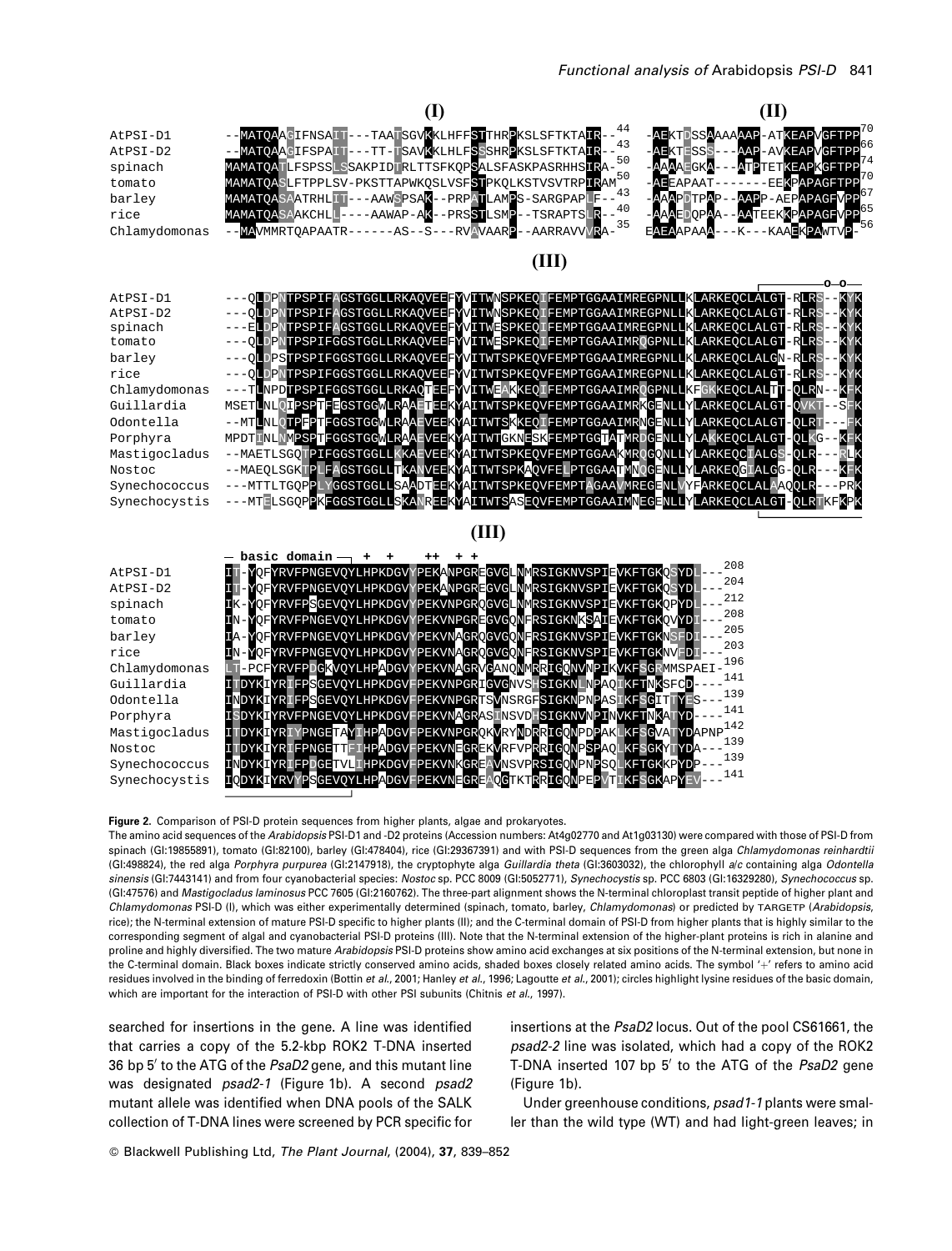



Col-0  $d1 d2$ 

Figure 3. Phenotypes of psad1-1, psad2-1, psad2-2 and the double mutant psad1-1  $psad2-1$ .

(a) WT, psad1-1, psad2-1 and psad2-2 plants (4 weeks old) were grown in the greenhouse under long-day conditions.

(b) Growth kinetics of psad1-1 and psad2-1 mutants compared to WT. Thirty-six plants of each genotype were measured during the period from 8 to 20 days after germination. Mean values  $\pm$  SDs (bars) are shown.

(c) WT and psad1-1 psad2-1 double mutant plants (d1 d2) grown on sucrose-containing MS medium and illuminated with white light (top) or UV light (bottom).



contrast, both psad2 lines showed WT-like growth and leaf coloration (Figure 3a). When the growth rates of the two single-gene mutants psad1-1 and psad2-1 were compared to that of WT plants (Leister et al., 1999), growth of psad1-1 plants was found to be substantially reduced compared to the mutants *psad2-1* and *psad2-2* (data not shown), and WT plants (Figure 3b). Crosses were carried out between psad1-1 and psad2-1, and homozygous F<sub>2</sub> double-mutant plants were identified. The psad1-1 psad2-1 double mutants did not survive when grown on soil, but could be propagated in axenic culture on medium supplemented with sucrose. Heterotrophically grown double mutants had yellowish leaves, remained very small and exhibited a highchlorophyll-fluorescence (hcf) phenotype, similar to the mutant phenotypes previously observed by Meurer et al. (1996). This indicates that the absence of PSI-D causes a block in photosynthetic electron flow (Figure 3c). In addition, double mutants were highly photosensitive and could only be propagated under low-light conditions (photon flux density, PFD = 15 umol photons  $m^{-2}$  sec<sup>-1</sup>).

#### PsaD expression

Northern analysis revealed a marked decrease in the level of PsaD mRNA in psad1-1, and a slighter decrease in psad2-1 (Figure 4a). Reverse-transcription PCR (RT-PCR) designed to discriminate between PsaD1 and PsaD2 transcripts indicated that in psad1-1, PsaD1 transcript accumulation was completely suppressed, and that in psad2-1 and psad2-2, the transcript of PsaD2 was not detectable (Figure 4b). In the psad1-1 psad2-1 double mutant, the accumulation of both forms of PsaD transcripts was completely suppressed (Figure 4c).

Western analyses demonstrated that the psad1-1 mutant had 40% of WT amounts of PSI-D in thylakoids, while in psad2-1 plants PSI-D was reduced by only 10% (Figure 5a; Table 1). In the double mutant psad1-1 psad2-1, no PSI-D was detected (Figure 5b; Table 1). Closer inspection of the D-specific immunoblot signals in the two single-gene mutants revealed that the gene products of PsaD1 and PsaD2 differed slightly in molecular mass, as one would expect from the predicted difference in the lengths of the mature proteins (PSI-D1, 164 amino acids; PSI-D2, 161 amino acids). In agreement with the transcription data, in psad1-1, only PSI-D2, and in psad2-1, only PSI-D1 were detectable. As residual PSI-D level in the two single-gene psad mutants added up to more than WT levels, it was concluded that  $-$  at least in  $psad2-1$  - the effects of the single-gene mutations were partially compensated by increased accumulation of the alternative PSI-D form.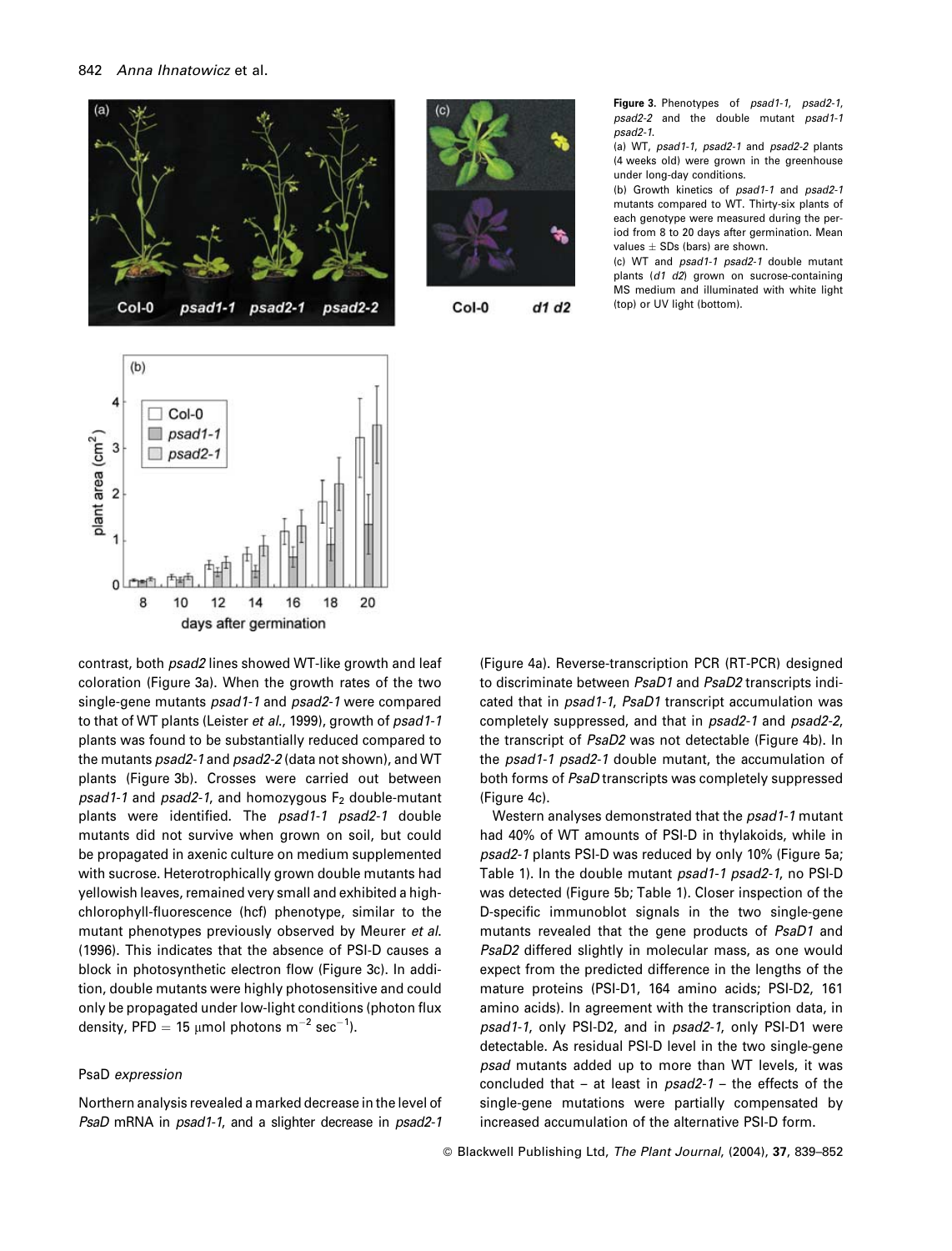



(a) Northern analysis of PsaD transcripts. Aliquots (20 ug) of total RNA were hybridized with a mixture of PsaD1 and PsaD2 cDNA fragments. To control for variation in loading, the blots were probed with a cDNA fragment derived from the ACTIN1 gene.

(b) Detection of PsaD1 and PsaD2 transcripts by RT-PCR. Products obtained after PCR for 35 cycles with PsaD1/PsaD2 specific primers (PsaD1/2-22/22s and PsaD1/2-230/218as) and control primers for the ACTIN1 gene in the same reactions were analysed on a 4.5% (w/v) polyacrylamide gel. The products derived from transcripts of the two PsaD genes differ in size by 12 bp and were visualized by silver staining.

(c) Detection of PsaD transcripts by RT-PCR. Products obtained after PCR for 35 cycles with primers recognizing both PsaD transcripts (PsaD1/2-22/22s and PsaD1/2-230/218as) and control primers for the ACTIN1 gene were analysed on a 2.0% agarose gel. As a control, PCR with genomic WT-DNA was performed. The difference in size of the ACTIN1 'WT (DNA)' band is because of the presence of two introns in the genomic amplicon.

## Increased dosage of the PsaD2 gene can complement the psad1-1 mutation

The almost identical sequence of the two mature PSI-D proteins suggested that PSI-D1 and -D2 have redundant functions. An experiment was carried out to complement the psad1-1 mutation by introducing into the mutant background either the PsaD1 or the PsaD2 gene under transcriptional control of the 35S promoter. Increased dosage of either PsaD1 or PsaD2 in psad1-1 could, in fact, restore the WT phenotype. In particular, the effect of the psad1-1 mutation on effective quantum yield of PSII (WT,  $0.76 \pm 0.01$ ; psad1-1,  $0.52 \pm 0.03$ ; 35S::PsaD1 psad1-1,  $0.76 \pm 0.03$ ;  $35S::PsaD2$  psad 1-1,  $0.77 \pm 0.02$ ), growth and leaf coloration could be fully reversed, demonstrating that PsaD1 and PsaD2 encode proteins with redundant functions. An explanation for the decrease of PSI-D in the psad1-1 mutant is that the promoter of the PsaD2 gene cannot drive sufficient expression of PsaD2 to compensate the absence of PsaD1 mRNA. In consequence, much less *PsaD* transcripts accumulate (see Figure 4a), and fewer PSI-D is synthesized (see Figure 5a).

# PSI composition, accumulation of other thylakoid proteins and leaf pigments

The decrease in the amount of PSI-D in the psad1-1 mutant was paralleled by a decrease in the levels of several PSI polypeptides, particularly of PSI-F, -H and -L, as well as of the four LHCI proteins (Figure 5a; Table 1). In the double mutant psad1-1 psad2-1, with the exception of traces of PSI-F, no accumulation of PSI core proteins was detectable. LHCI proteins were present but to a much lesser extent than in the WT (Figure 5b; Table 1), which is consistent with previous studies of barley (Hordeum vulgare) mutants that accumulate LHCI but no PSI core proteins (Hoyer-Hansen et al., 1988; Nielsen et al., 1996).

To reveal whether also the accumulation of other thylakoid proteins was affected, 2-D PAGE analyses were performed (Figure 6) and the intensity of signals was quantified (Table 1). In psad1-1, the level of PSI proteins was decreased, whereas PSII dimers accumulated to higher levels than in the WT (PSII<sub>D</sub> band in Figure 6a; spot 12 in Figure 6b). This accumulation was at the cost of monomeric forms (spots 2–4 in Figure 6b), suggesting that such dimeric forms are more stable in the mutant, possibly because of an altered pigment composition (see below). In psad1-1 psad2-1 plants, no bands indicative for PSI complexes or for PSII dimers could be observed (Figure 6c,d), indicating a drastic reduction of PSII and pointing again to the absence of PSI complexes in this genotype.

Immunoblot analyses of proteins separated by denaturing 1-D PAGE (Figure 6e) revealed that in psad1-1 thylakoids the accumulation of the Rieske protein, a subunit of the cyt  $b<sub>s</sub>/f$  complex, was increased. The concentration of the  $\alpha$ - and  $\beta$ -subunits of the ATPase complex appeared unchanged in psad1-1 plants. This was in contrast to the results of 2-D PAGE analysis (Figure 6b), where a marked reduction of the  $\alpha$ - and  $\beta$ -subunits of the chloroplast ATPase was detected. This discrepancy between the results of immunoblot analysis and 2-D gel analysis was reported before for another photosynthetic mutant (Varotto et al., 2002b), and was interpreted as the result of a decreased stability of mutant ATPase during 2-D PAGE. In contrast to the psad1-1 mutant, in the double mutant psad1-1 psad2-1 the accumulation of the Rieske protein and of the ATPase  $(\alpha$ - and  $\beta$ -subunits) was decreased (Figure 6e).

Effects of PSI-D mutations on leaf pigment composition were studied by HPLC (Table 2). WT levels of leaf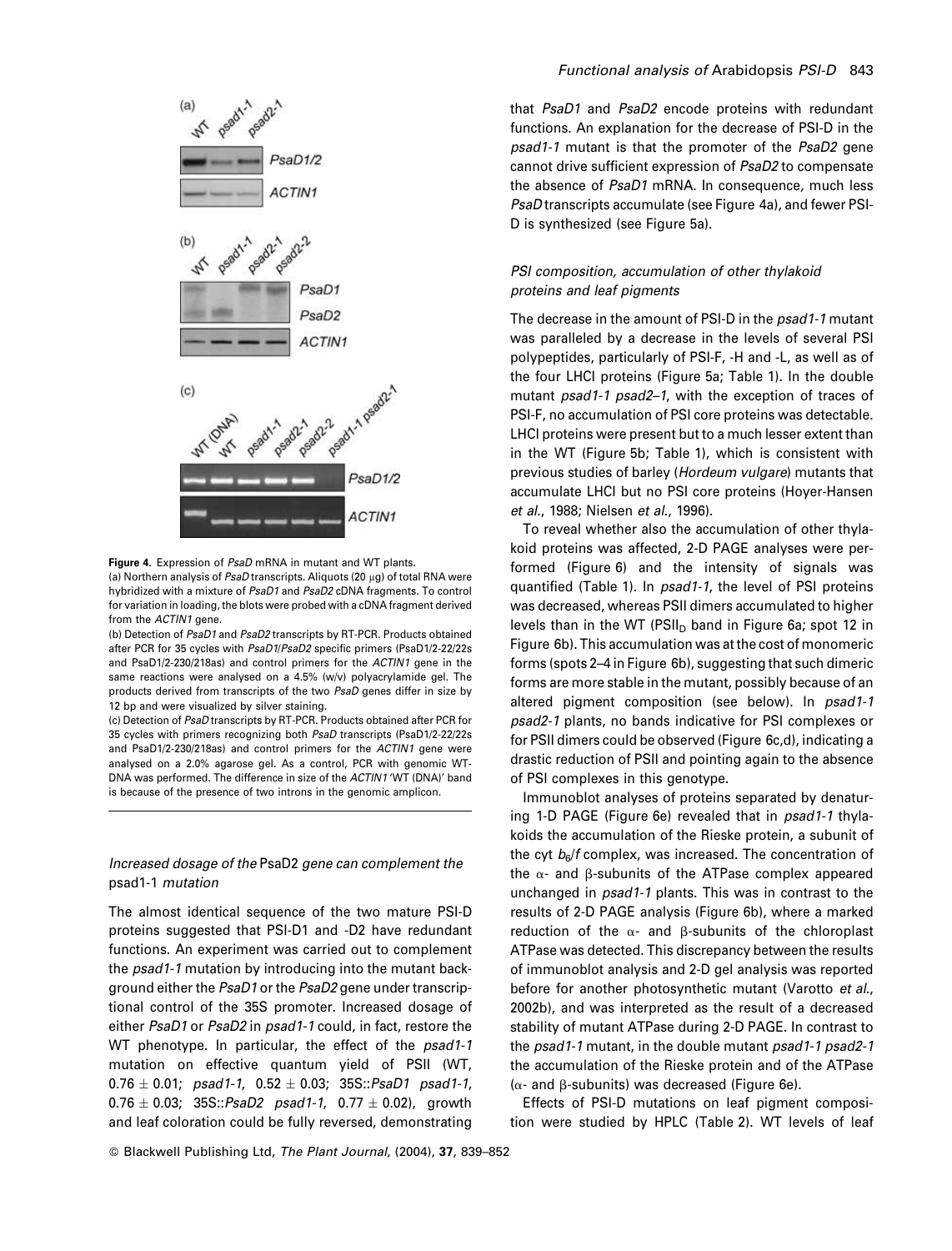

Figure 5. Levels of PSI polypeptides in mutant and WT plants.

Aliquots of thylakoid proteins corresponding to 5 ug of chlorophyll (psad1-1, psad2-1 and WT plants; panel (a)), or 40 µg of total protein (psad1-1 psad2-1 and WT plants; panel (b)) were loaded in each lane, and decreasing amounts of WT proteins were added to lanes  $0.8 \times$ ,  $0.6 \times$  and  $0.4\times$  WT in panel (a), or to lanes 0.75 $\times$ , 0.5 $\times$  and  $0.25 \times$  WT in panel (b). Replicate filters were immunolabelled with antibodies raised against individual PSI or LHCI polypeptides. Three independent experiments were performed, and representative results are shown. Signals obtained in three independent experiments were quantified using LUMI ANALYST 3.0 (Boehringer Mannheim/Roche). In the case of the *psad1-1* mutant, because of its reduced chlorophyll content, relatively more proteins were loaded. Relative values for the mutant genotypes, reflecting the ratio of expression between the mutant and WT (see Table 1), were normalized on the basis of their chlorophyll content (see Table 2). The PSI-D-specific immunoblot signals in psad1-1 and psad2-1 slightly differ in their molecular mass, as expected from the different predicted lengths of the mature proteins (PSI-D1, 164 amino acids; PSI-D2, 161 amino acids). When a mix of psad1-1 and psad2-1, or of psad1-1 and WT, or of psad2-1 and WT thylakoid proteins was analysed, WT-like bands were detected (data not shown). This indicates that the two PSI-D forms can be discriminated only in the corresponding mutant backgrounds.

pigments were detected in the psad2-1 mutant. In contrast, in psad1-1 a disproportionate increase in the abundance of xanthophylls violaxanthin, antheraxanthin and zeaxanthin (VAZ) with respect to neoxanthin and lutein likely was observed. Chlorophyll content (Chl  $a + b$ ) decreased by about 25% in psad1-1, which is consistent with the reduced amount of PSI and - to a less extent - of PSII complexes. The psad1-1 psad2-1 double mutation resulted in a dramatic drop of chlorophyll (Chl  $a + b$ ) and  $\beta$ -carotene content. Together with the lower chlorophyll a/b ratio, the data highlight a drastic reduction of PSII and, in particular, of PSI complexes. The relative increase of the VAZ pool size support an extreme photosensitivity of the double mutant.

#### Photosynthetic electron flow

Photosynthetic electron flow was characterized by measuring parameters of chlorophyll fluorescence and of P700<sup>+</sup> absorbance (Table 3). In *psad1-1* plants, the maximum quantum yield of PSII  $(F_v/F_M)$  was reduced when compared to psad2-1 and WT plants. Moreover, the effective quantum vield of PSII  $(\phi_{\rm u})$  was substantially decreased in psad1-1. but not in psad2-1 plants. Similarly, psad2-1 showed normal photochemical (qP) and non-photochemical (qN) quenching. In contrast, in  $psad1-1$  the fraction of  $Q_A$  the primary electron acceptor of PSII - present in the reduced state  $(1 - qP)$ , was increased by about sixfold, indicating a partial block in the electron transfer steps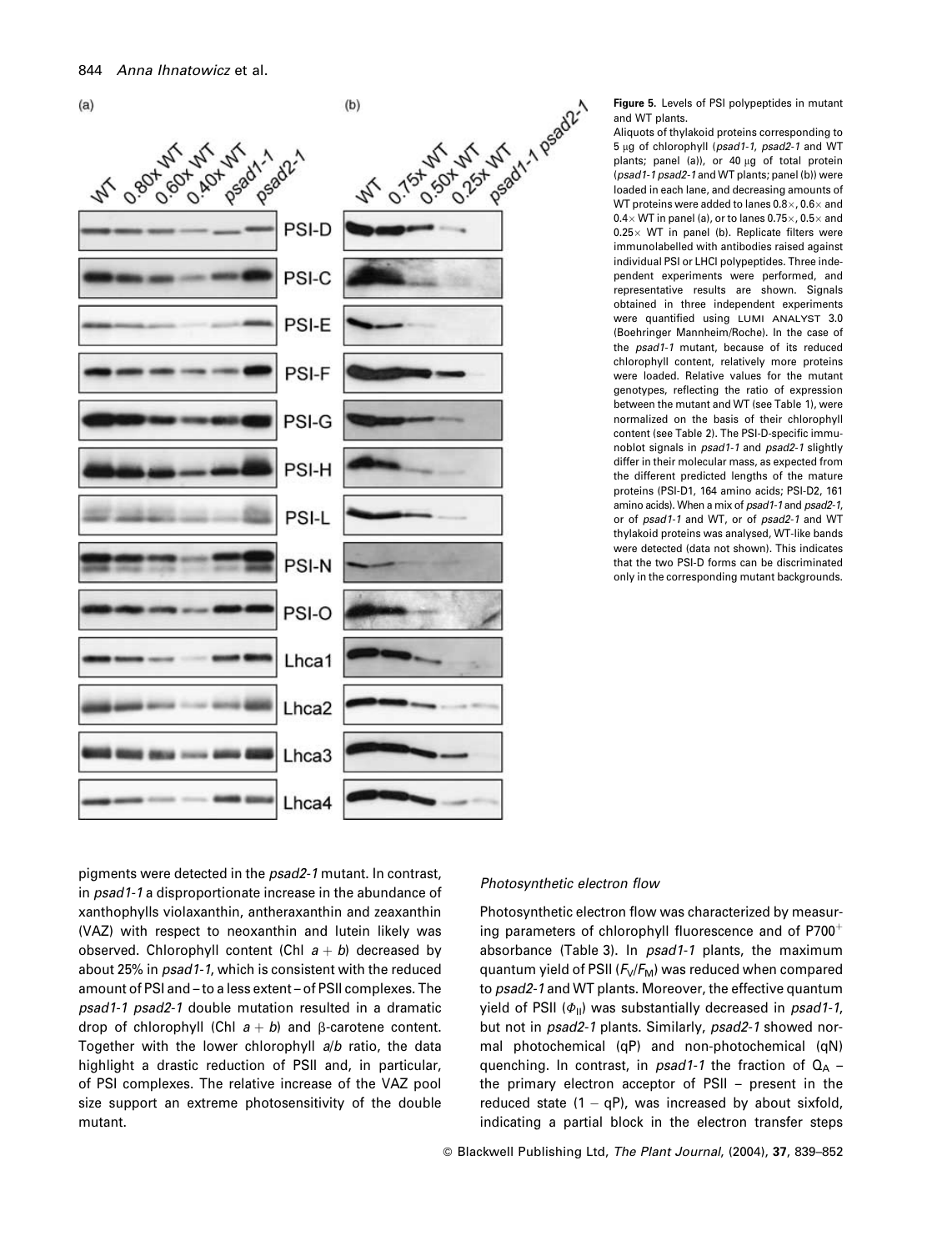Table 1 Levels of PSI polypeptides in psad1-1, psad2-1, psad1-1 psad2-1, psae1-1 and the antisense line  $\Delta F$  relative to WT

| PSI subunit                 | $psad1-1$ | psad2-1 | psad1-1<br>psad2-1 | psae1-1 | ΔF  |
|-----------------------------|-----------|---------|--------------------|---------|-----|
| A/B                         | nd        | nd      | nd                 | 100     | 120 |
| С                           | 50        | 100     | nd                 | 30      | 60  |
| D                           | 40        | 90      | 0                  | 30      | 40  |
| E                           | 40        | 100     | 0                  | 30      | 40  |
| F                           | 20        | 100     | $\overline{2}$     | 100     | 40  |
| G                           | 40        | 90      | 0                  | 100     | nd  |
| Н                           | 50        | 100     | 0                  | 60      | 100 |
| K                           | nd        | nd      | nd                 | nd      | 20  |
| L                           | 20        | 100     | 0                  | 15      | nd  |
| N                           | 50        | 100     | 0                  | 100     | 50  |
| O                           | 70        | 100     | 0                  | nd      | nd  |
| Lhca1                       | 70        | 100     | 1                  | 100     | 100 |
| Lhca <sub>2</sub>           | 50        | 100     | 30                 | 100     | 100 |
| Lhca3                       | 50        | 100     | 5                  | 100     | 100 |
| Lhca4                       | 70        | 100     | 20                 | 100     | 120 |
| Rieske                      | 120       | 110     | 50                 | nd      | nd  |
| ATPase $(\alpha + \beta)$   | 100       | 100     | 70                 | nd      | nd  |
| ATPase $(\alpha + \beta)^*$ | 20        | nd      | nd                 | nd      | nd  |
| PSII core*                  | 70        | nd      | nd                 | nd      | nd  |
| $OEC*$                      | 70        | nd      | nd                 | nd      | nd  |
| LHCII <sup>*</sup>          | 70        | nd      | nd                 | nd      | nd  |
| PSI <sup>*</sup>            | 40        | nd      | nd                 | nd      | nd  |

psae1-1 and  $\Delta F$  data are from Haldrup et al. (2000), Pesaresi et al. (2002, 2003b), and Varotto et al. (2000a). psad1-1, psad2-1 and psad1-1 psad2-1 signals from three independent experiments were quantified using LUMI ANALYST 3 (Boehringer Mannheim/ Roche). Quantifications of proteins based on 2-D gel analysis are indicated by an asterisk (\*). Relative values for the single mutant genotypes, reflecting the ratio of expression between the mutant and WT, were normalized on the basis of total chlorophyll content (see Table 2). Standard deviations were all within  $\pm 10\%$ . Relative accumulation of proteins in the double mutant were not quantified after 2-D gel analysis (Figure 6d), because of nonlinearity of silver staining,  $nd = data$  not determined.

downstream of  $Q_A$ . Also, qN slightly increased, supporting the conclusion that, as a consequence of the perturbation in photosynthetic electron flow, the thermal dissipation of excitation energy in the antenna of PSII was higher in psad1-1 than in WT. Only negligible alterations in the reduction rate of P700 were found in the two single-gene mutants:  $t_{1/2}$ ox was not altered in psad2-1, but a pronounced delay in P700 oxidation was noted for psad1-1, suggesting an impairment of electron transfer from PSI to ferredoxin.

State transition quenching were followed by measuring maximum PSII fluorescence signals in states 1 ( $F<sub>M</sub>$ 1) and 2  $(F_M 2)$ , after irradiating plants at wavelengths that target PSII and PSI, respectively, and normalizing the values to the maximum PSII fluorescence of dark-adapted leaves  $(F_M)$ . In the WT,  $F_M 1/F_M$  and  $F_M 2/F_M$  differed significantly (0.84  $\pm$ 0.02 versus 0.75  $\pm$  0.02), while in the psad1-1 mutant, the two values were essentially the same (0.76  $\pm$  0.02 versus 0.74  $\pm$  0.02). This corresponds to a reduction of 70% in state transition quenching  $(qT)$  in the  $psad1-1$  mutant (Table 3), indicating a severe impairment in the re-distribution of excitation energy between the photosystems. In psad2-1, state transition quenching was similar to that in the WT  $(F_M 1/F_M$  versus  $F_M 2/F_M$ : 0.82  $\pm$  0.02 versus 0.75  $\pm$  0.01).

In psad1-1 psad2-1 plants, photosynthetic electron flow was severely perturbed (Table 3).  $F_v/F_M$  was substantially decreased, as expected from a drastic reduction in the amount of active PSII centres. Moreover, the strong reduction in  $\Phi_{\parallel}$  was consistent with the high photosensitivity of the double mutant. The dramatically increased fraction of reduced  $Q_A$  (1 – qP) suggested that electron flow through PSII still occurred, while a block existed at a later electron transfer step. In general, psad1-1 psad2-1 exhibited parameters of chlorophyll fluorescence induction similar to the ones of the plastocyanin-less mutant pete1 pete2 (Weigel et al., 2003) and the Rieske knock-out mutant petc-2 (Maiwald et al., 2003), both exhibiting a block in the linear electron flow.

In summary, only psad1-1 seemed to be altered in photosynthetic electron flow. Interestingly, the chlorophyll fluorescence parameters of *psad1-1*, summarized above, were similar to those noted for psae1-1 (Pesaresi et al., 2002; Varotto et al., 2000a), supporting the view that a reduction in the amount of either of these stromal proteins - which interact directly (Klukas et al., 1999) - has similar effects on PSI function. Complete lack of PSI-D in psad1-1 psad2-1 abolished photosynthetic electron flow and resulted in a dramatically increased photosensitivity.

# Expression of mRNAs for nucleus-encoded chloroplast proteins in psad1-1

To test for further effects of the absence of PSI-D on photosynthesis and other chloroplast functions, the expression of nuclear genes contributing chloroplast functions was determined at the mRNA level by DNA array analysis. This was carried out for the *psad1-1* mutant, using a set of 3292 nuclear genes spotted on nylon membranes, 81% of which coding for chloroplast-targeted proteins, and the mRNA expression pattern observed was compared to that of the WT as described by Kurth et al. (2002), Pesaresi et al. (2003a) and Richly et al. (2003). Differential gene expression values (psad1-1 versus WT) were determined by comparing hybridization signals. Among the 1101 genes that resulted differentially expressed, 574 were up- and 527 downregulated. The differentially expressed genes could be grouped into 13 maior functional categories, including photosynthesis (dark or light reaction), metabolism, secondary metabolism, transcription, protein synthesis, protein phosphorylation, protein modification and fate, sensing, signalling and communication, stress response and transport (Figure 7). In general, genes for secondary metabolism, protein modification and fate, as well as for stress response,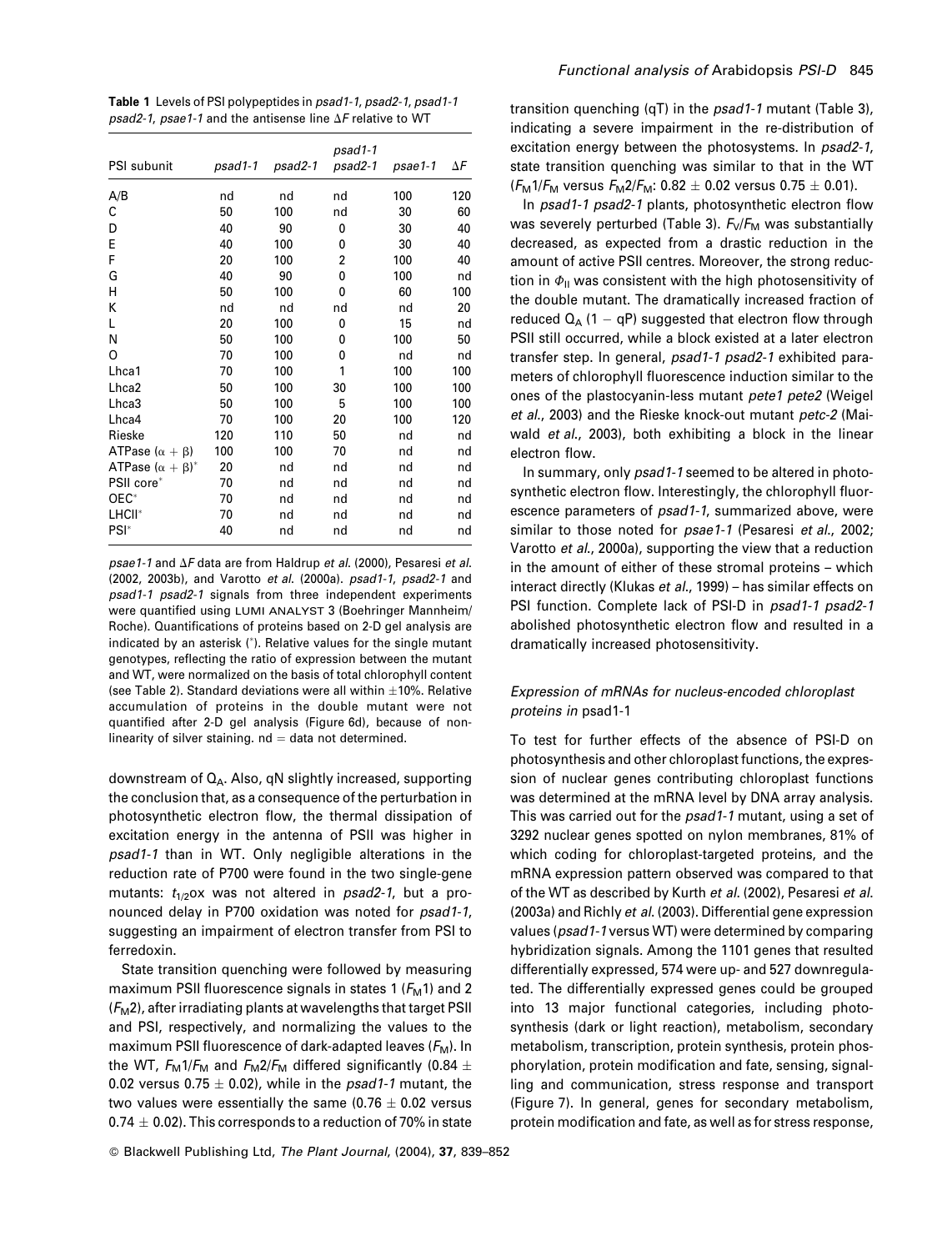

Figure 6. Protein composition of thylakoid membranes in mutant and WT plants

(a, c) Thylakoid membranes corresponding to 30 ug of chlorophyll from WT and psad1-1 (grown in the greenhouse) (a), or corresponding to 20 µg of chlorophyll from WT and psad1-1 nsad2-1 (grown in sterile culture) (c), were fractionated by electrophoresis on a LDS-PA gel. The bands were assigned to PSI, photosystem II dimers (PSII<sub>D</sub>), LHCII trimers (LHCII<sub>T</sub>) and monomers  $(LHCl<sub>M</sub>)$ .

(b, d) Thylakoid proteins separated by LDS-PAGE (see (a) and (c)) were fractionated on a denaturing SDS-PA gel. Positions of WT thylakoid proteins previously identified by Western analyses with appropriate antibodies are indicated by numbers to the right of the corresponding spots: 1,  $\alpha$ - and B-subunits of the ATPase complex; 2, D1-D2; 3, CP47; 4, CP43; 5, oxygenevolving complex (OEC); 6, LHCII monomer; 7, LHCII trimer; 8, PSI-D; 9, PSI-F; 10, PSI-C; 11, PSI-H; 12, PSII dimers; 13, cyt  $b_{559}$ . Considering the different leaf chlorophyll contents of the two genotypes, quantification (Table 1) was performed as described in the legend of Figure 5 and listed in Table 1. Relative accumulation of proteins in the double mutant was not quantified because of non-linearity of silver staining. (e) Aliquots of thylakoid proteins corresponding to 5 µg of chlorophyll (psad1-1 and WT plants; left panel), or 40 µg total protein (psad1-1 psad2-1 and WT plants; right panel) were analysed as in Figure 5. Immunolabelling was performed with antibodies raised against the Rieske protein and the chloroplast ATPase  $(\alpha$ - and B-subunits). Note that in the electrophoresis conditions used, the  $\alpha$ - and  $\beta$ -subunits of the chloroplast ATPase could not be discrimihated

were upregulated more than others, supporting the conclusion that the impaired function of the thylakoid electron transport chain has profound effects on plant functions not directly related to photosynthesis. Preferentially, genes for the light reaction of photosynthesis and transcription were downregulated, implying that a response of the plant exists, aiming to limit and/or compensate the perturbation in photosynthetic electron flow by downregulating both chloroplast- and nucleus-encoded photosynthetic genes.

## **Discussion**

Photosystem I subunit D is a hydrophilic subunit of PSI exposed on the stromal face and known to interact with ferredoxin in both eukaryotes and cyanobacteria (Andersen et al., 1992; Merati and Zanetti, 1987; Zilber and Malkin, 1988). Together with PSI-C and -E, PSI-D forms a compact interconnected structure, the so-called stromal ridge (Jordan et al., 2001; Klukas et al., 1999; Kruip et al.,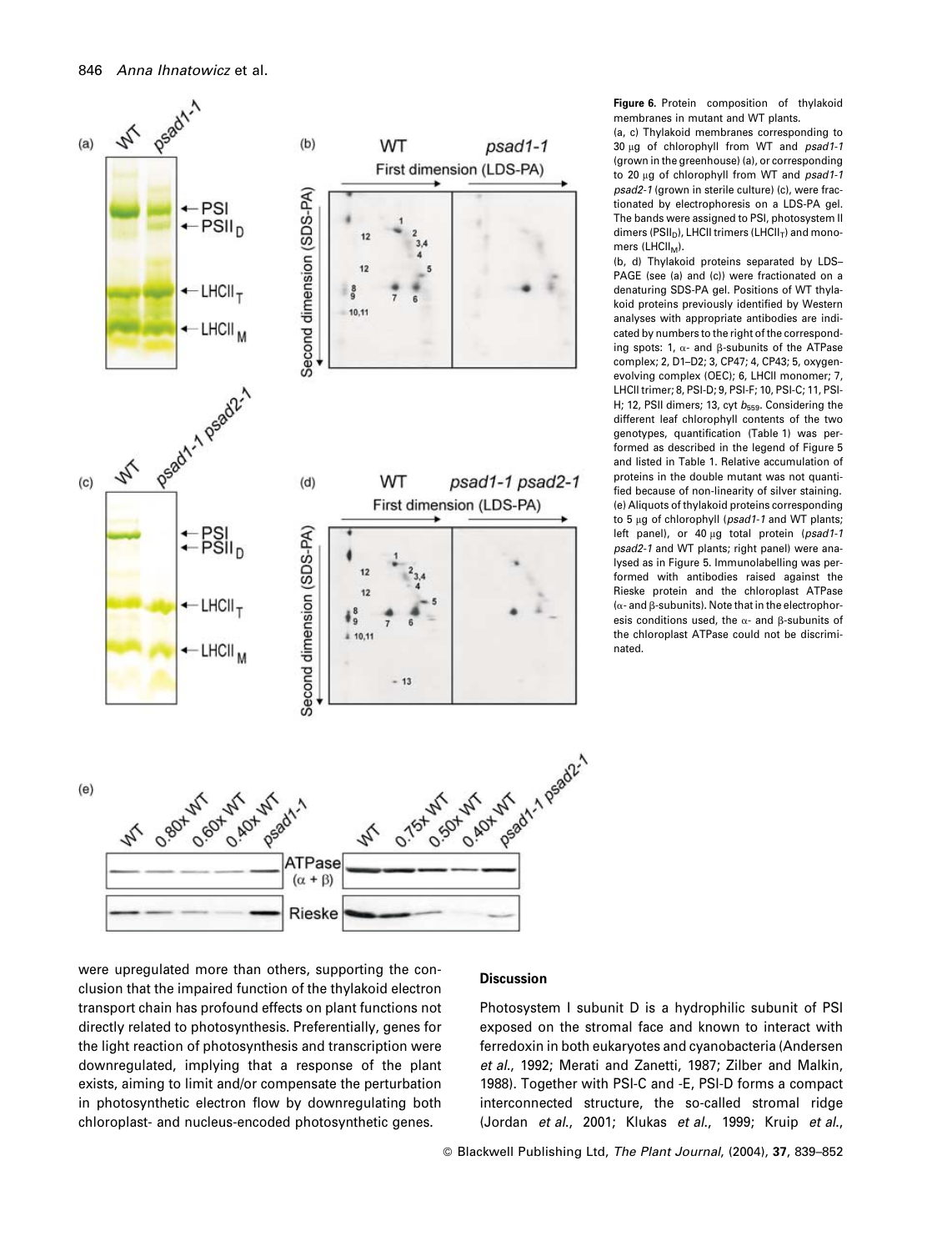| Leaf pigments | $psad1-1$       | $psad2-1$       | WT              | $psad1-1 psad2-1$ <sup>*</sup> | WT <sup>*</sup> |
|---------------|-----------------|-----------------|-----------------|--------------------------------|-----------------|
| Nx            | $36 + 1$        | $33 + 1$        | $33 + 1$        | $58 + 1$                       | $40 \pm 1$      |
| VAZ           | $80 \pm 2$      | $39 \pm 0$      | $36 \pm 3$      | 57 $\pm$ 3                     | $24 \pm 1$      |
| Lu            | $121 + 2$       | $116 + 1$       | $111 + 2$       | $239 \pm 43$                   | $130 + 1$       |
| $\beta$ -Car  | $67 + 1$        | $76 + 2$        | $79 + 3$        | $25 \pm 3$                     | $86 + 1$        |
| Chl $a/b$     | $3.41 \pm 0.03$ | $3.46 \pm 0.06$ | $3.50 \pm 0.06$ | $2.38 \pm 0.03$                | $3.05 \pm 0.02$ |
| Chl $a + b$   | $681 \pm 121$   | $883 \pm 24$    | $907 + 115$     | $223 \pm 71$                   | $1797 \pm 275$  |

Table 2 Pigment composition of leaves from psad mutants compared to WT

Pigment content was determined by HPLC of three plants for each genotype. The carotenoid content is given in mmol per mol Chl  $(a + b)$ , and the Chl content is expressed as nmol Chl  $(a + b)$  per q FW. Mean values  $\pm$  SD are shown. Nx, neoxanthin; VAZ, xanthophyll cycle pigments (violaxanthin + antheraxanthin + zeaxanthin); Lu, lutein;  $\beta$ -Car,  $\beta$ -carotene. The asterisk indicates genotypes grown on MS medium supplemented with sucrose.

Table 3 Spectroscopic data for mutant and WT leaves

| Parameter           | $psad1-1$       | $psad2-1$       | WT              | $psad1-1 psad2-1$ <sup>*</sup> | $WT^*$          |
|---------------------|-----------------|-----------------|-----------------|--------------------------------|-----------------|
| $F_v/F_m$           | $0.77 \pm 0.02$ | $0.82 \pm 0.01$ | $0.83 \pm 0.01$ | $0.40 \pm 0.07$                | $0.80 \pm 0.01$ |
| $\Phi_{\rm II}$     | $0.52 \pm 0.03$ | $0.75 + 0.02$   | $0.76 + 0.01$   | $0.07 + 0.01$                  | $0.76 \pm 0.01$ |
| $1 - qP$            | $0.30 + 0.05$   | $0.06 + 0.02$   | $0.05 + 0.01$   | $0.78 \pm 0.03$                | $0.03 \pm 0.01$ |
| qN                  | $0.23 \pm 0.03$ | $0.14 + 0.01$   | $0.17 + 0.01$   | $0.22 + 0.08$                  | $0.05 + 0.02$   |
| qT                  | $0.03 \pm 0.02$ | $0.09 \pm 0.03$ | $0.12 \pm 0.01$ | nd                             | nd              |
| $t_{\%}$ red (msec) | $63 \pm 4$      | $59 + 2$        | $57 + 2$        | nd                             | nd              |
| $t_{\%}$ ox (sec)   | $1.43 \pm 0.16$ | $0.54 \pm 0.06$ | $0.47 \pm 0.06$ | nd                             | nd              |

Mean values for five plants ( $\pm$ SD) are shown. t<sub>1/2</sub>red and t<sub>1/2</sub>ox were calculated from the recorded kinetics of P700 reduction and reoxidation. For greenhouse-grown plants, an actinic light intensity of 65 µmol photons m<sup>-2</sup> sec<sup>-1</sup> was used to drive electron transport before measuring. Because of its high photosensitivity, the double mutant and WT control plants were grown under low-light conditions (15 µmol photons m<sup>-2</sup> sec<sup>-1</sup>) on MS + sucrose (indicated by an asterisk (\*)), and an actinic light intensity of 15 µmol photons m<sup>-2</sup> sec<sup>-1</sup> was applied to drive electron transport before measuring. nd: not determined.

1997). The characterization of psad1-1 and psad1-1 psad2-1 indicates that PSI-D is necessary for the stability of PSI in Arabidopsis, whereas Synechocystis PSI without PSI-D can still reduce flavodoxin (Xu et al., 1994). In Arabidopsis, complete lack of the D subunit leads to seedling lethality under photoautotrophic conditions. The instability of Arabidopsis PSI without PSI-D can be explained either by degradation of the incomplete PSI complex or by downregulation of the synthesis of PSI subunits.

In comparison to its cyanobacterial counterpart, the mature PSI-D from higher plants has an N-terminal extension of 20-30 amino acid residues. The N-terminal extension of PSI-D stabilizes the interaction of PSI-C with the rest of the PSI core (Naver et al., 1995). Moreover, crosslinking experiments carried out in barley have suggested that PSI-D exerts its stabilizing effect via an interaction with PSI-H, an integral membrane protein located near PSI-I and PSI-L (Naver et al., 1995). This suggestion is supported by the analysis of transgenic Arabidopsis lines co-suppressed for PSI-H, in which PSI-C is not as tightly bound to the PSI core as in the WT (Naver et al., 1999). Our data are compatible with the hypothesis that PSI-D is in physical contact with PSI-H: in the psad1-1 and psad1-1 psad2-1 mutants, the decrease of PSI-D is, in fact, associated with a concomitant reduction in the level of PSI-H.

The changes of PSI polypeptide levels in psad1-1 are reminiscent of those observed in the *psae1-1* mutant (Pesaresi et al., 2002; Varotto et al., 2000a) and in PsaF antisense plants ( $\Delta F$ ; Haldrup et al., 2000; listed in Table 1). Considering that PSI-D and -E form, together with PSI-C, the stromal face of PSI, available results indicate that alterations in the expression of any of the peripheral stromal subunits de-stabilizes the entire stromal domain of PSI. In this context, it is not a surprise that the mRNA expression pattern of 3292 nuclear genes, most of them coding for chloroplast proteins, is very similar for the psad1-1 and psae1-1 mutants (Maiwald et al., 2003). This supports the conclusion that a decreased accumulation of PSI-E or -D induce similar changes in the physiological state of the chloroplast. In this context, it is now clear that the coordinated partial loss of stromal polypeptides in the single-gene mutants psae1-1 (Pesaresi et al., 2002; Varotto et al., 2000a), or psad1-1 (this study), complicates the functional analysis of the role of individual stromal PSI polypeptides. As a starting point for future in planta studies of the function of the D- and E-subunits, double mutant lines like psad1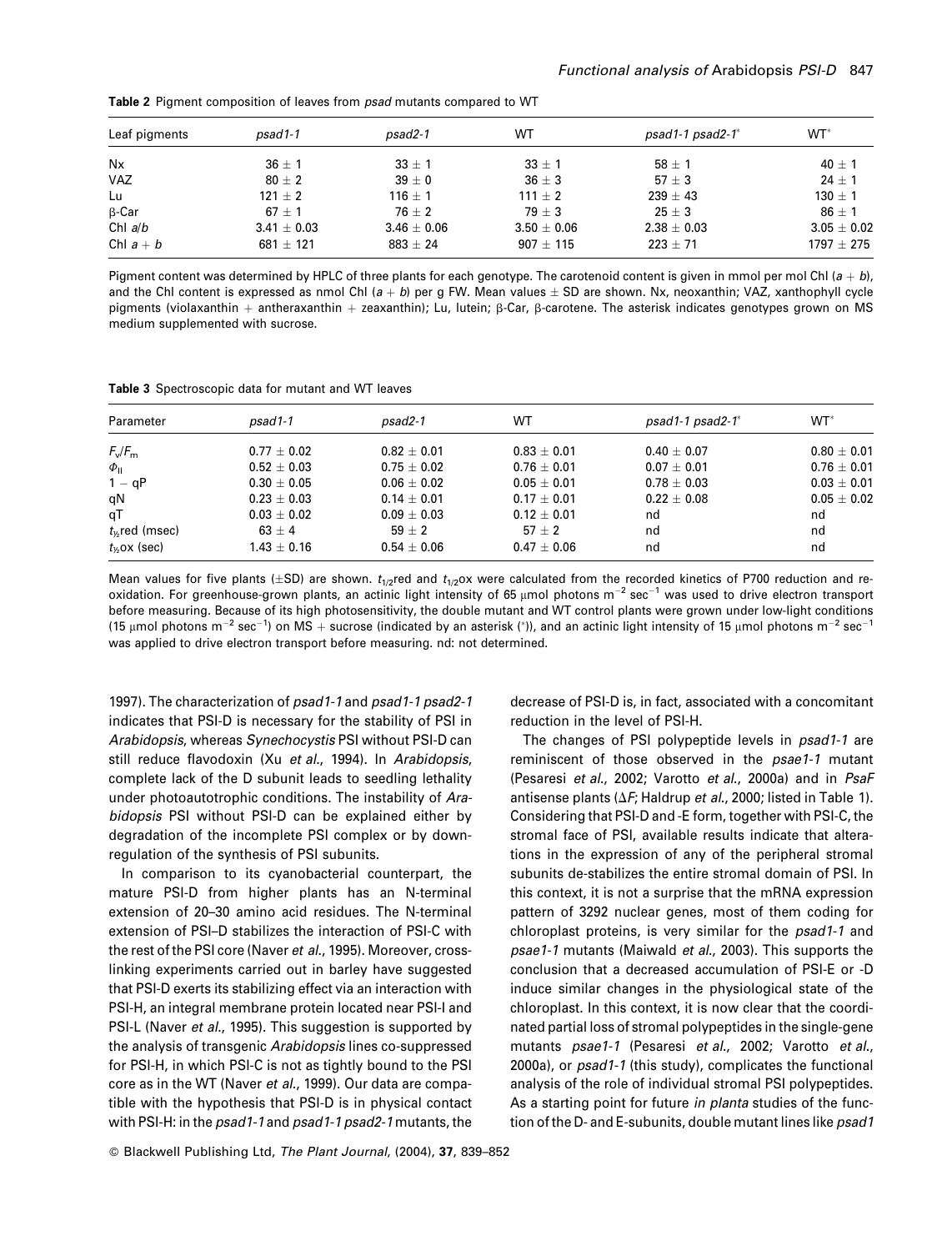

Figure 7. Effects of the psad1-1 mutation on the accumulation of nuclear transcripts encoding chloroplasts proteins.

The fraction of up- and downregulated genes in 13 major functional categories is shown. A complete list of significantly differentially expressed genes is available at GEO (http://www.ncbi.nlm.nih.gov/geo/), Accession number GSM11018.

psad2 and psae1 psae2 should be transformed with mutagenized functionally inactive versions of the concerned proteins, which retain the ability to stabilize the stromal domain of PSI.

Unlike the psae1-1 mutant (Varotto et al., 2000a), psad1-1 plants show a reduction in the level of PSI-F and -N proteins (Table 1); a similar behaviour has been reported for  $\Delta F$  lines (Haldrup et al., 2000), supporting the observation that PSI-N co-varies with PSI-F (Pesaresi et al., 2003b). PSI-H levels also decrease in psad1-1 (this study) and in psae1-1 (Pesaresi et al., 2002) but not in  $\Delta F$  lines (Haldrup et al., 2000; Table 1), allowing to conclude that the effects of the absence of particular PSI polypeptides on the overall composition of PSI are not additive.

A marked decrease in the level of state transition quenching was noted in *psad1-1*. Whereas in *psae1-1*, a stable LHCII-PSI aggregate was responsible for the suppression of state transitions (Pesaresi et al., 2002), no such aggregate exists in psad1-1 (data not shown), pointing to a further difference in the consequences of the two mutations. Most likely, the suppression of state transitions in *psad1-1* is

associated with the decrease in the abundance of PSI-H, the presumed docking site of LHCII (Lunde et al., 2000).

The complementation of the psad1-1 mutant by increased dosage of the PsaD2 gene indicates that the two corresponding proteins are functionally redundant, and that the *psad1-1* phenotype is the result of a dosage effect of the two genes encoding the D subunit. The presence of two functional Arabidopsis PsaD genes raises the question of why these and other PSI genes are duplicated in the nuclear genome of A. thaliana. In A. thaliana, all of the gene pairs for PSI-E, -H and -D appear to have originated from relatively recent segmental duplications (between 24 and 40 million years ago; Blanc et al., 2003), and the persistence of two functional genes for the same protein might have been under positive selection because it might have enabled responses of the same subunit to different signal transduction pathways. This would allow the plant cell to react more flexibly to environmental stimuli, as it seems to be the case for the PsaD gene family in Nicotiana sylvestris, where the PsaD1 and PsaD2 genes are differentially expressed during leaf development (Yamamoto et al., 1993).

#### **Experimental procedures**

#### Plant lines, propagation and growth measurement

The screen for photosynthetic mutants was performed on 4-weekold, greenhouse-grown plants. Methods for propagation of A. thaliana plants under greenhouse conditions and for the measurement of their growth have been described by Leister et al.  $(1999)$ .

The psad1-1 mutant was identified among a collection of dSpmmutagenized A. thaliana (ecotype Col-0) lines (SLAT collection; Tissier et al., 1999) on the basis of a decrease in the effective quantum yield of PSII. The mutant psad2-1 was identified in the SALK collection (http://signal.salk.edu/; Alonso et al., 2003) which is made up of flank-tagged ROK2 T-DNA lines (ecotype Col-0) by searching the insertion flanking database SIGNAL (http://signal. salk.edu/cgi-bin/tdnaexpress). The psad2-2 mutant was identified in the SALK collection by PCR-screening hierarchically pooled plant DNA.

For the analysis of psad1-1 psad2-2 double mutants, WT and double mutant plants were grown on Murashige and Skoog medium containing 2% Sucrose in a culture chamber on a 16-h-day period (PFD = 15  $\mu$ mol photons m<sup>-2</sup> sec<sup>-1</sup>) at 22°C.

#### Analysis of nucleic acids

Arabidopsis DNA was isolated as described by Varotto et al. (2000a). Total leaf RNA was extracted using the RNeasy Plant System (Qiagen, Hilden, Germany). RNA gel blot analysis was performed under stringent conditions (Sambrook et al., 1989) using a <sup>32</sup>P-labelled PsaD1/PsaD2-specific probe. Signals were quantified by using a phosphorimager (Storm 860; Molecular Dynamics, Sunnyvale, CA, USA) and the program IMAGE QUANT for MACINTOSH (version 1.2; Molecular Dynamics).

For RT-PCR analysis, first-strand cDNA was synthesized using the SuperScript Pre-amplification System (Invitrogen, Karlsruhe,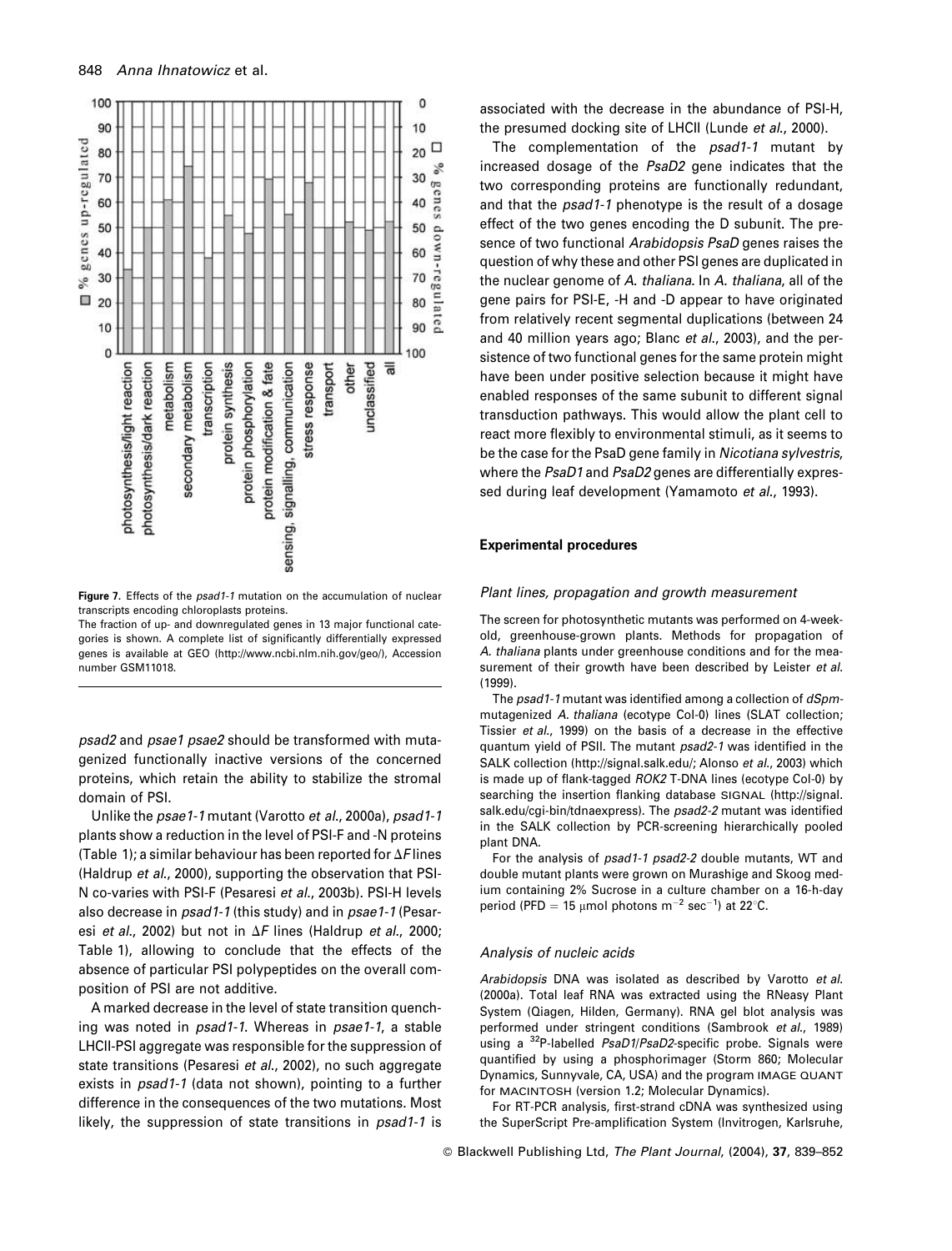Germany). Products obtained after PCR for 35 cycles with PsaD1/ PsaD2-specific primers and control primers for the ACTIN1 gene in the same reactions were analysed on either 4.5% (w/y) polyacrylamide gel or 2% agarose gel. The products derived from transcripts of the two PsaD genes differ in size by 12 bp and were visualized by silver-stained polyacrylamide gel.

#### Sequence analysis

Sequence data were analysed with the Wisconsin Package Version 10.0, Genetics Computer Group, Madison, Wisconsin (GCG; Devereux et al., 1984) and amino acid sequences were aligned using CLUSTALW (Thompson et al., 1994). Chloroplast import sequence predictions were carried out using the TARGETP program (Emanuelsson et al., 2000).

#### Complementation of the psad1-1 mutant

The PsaD2 gene was ligated into the plant expression vector pJAN33 under the control of the Cauliflower Mosaic Virus 35S promoter. As a control 35S:: PsaD1 constructs were generated. Flowers of psad1-1 mutant plants were transformed according to Clough and Bent (1998). Plants were transferred into the greenhouse, and seeds were collected after 3 weeks. Thirty-two independent transgenic plants for each 35S:: PsaD2 and 35S:: PsaD1 were selected on the basis of their resistance to kanamycin. Successful complementation was confirmed by measurements of chlorophyll fluorescence and growth. In addition, presence and overexpression of the transgene in the complemented mutant plants was confirmed by PCR and RT-PCR.

#### Chlorophyll fluorescence measurements

The procedure used to identify mutants that showed a change in  $\Phi_{II}$ , the effective quantum yield of PSII ( $\Phi_{II} = (F_M' - F_0')/F_M'$ ), has been described before by Varotto et al. (2000a,b). In vivo Chl a fluorescence of single leaves was measured using PAM 101/103 (Walz, Effeltrich, Germany) as described by Varotto et al. (2000a). To determine the maximum fluorescence  $(F_M)$  and the  $(F_M - F_0)$ /  $F_{\rm M}$  ratio (= $F_{\rm M}/F_{\rm M}$ ) 0.8-sec pulses of white light (6000 µmol photons  $m^{-2}$  sec<sup>-1</sup>) were used. A 15-min illumination with actinic light (65 µmol photons  $m^{-2}$  sec<sup>-1</sup> for single-gene mutants and WT grown on soil; 15  $\mu$ mol photons m<sup>-2</sup> sec<sup>-1</sup> for double mutants and WT grown in sterile culture) was used to drive electron transport between PSII and PSI before measuring  $\Phi_{II}$ , qN (non-photochemical quenching =  $1 - (F_M' - F_0')/(F_M - F_0)$ , and qP (photochemical quenching =  $(F_M' - F_S)/(F_M' - F_0)$ ).

State transitions were measured with a PAM 101/103 fluorometer (Walz, Effeltrich, Germany). After a 30-min incubation in the dark, the maximum fluorescence  $(F_M)$  of leaves was measured by using a saturating light pulse (0.8 sec, 6000 µmol photons  $m^{-2}$  sec<sup>-1</sup>). Leaves were subsequently illuminated for 20 min with blue light (80 µmol photons  $m^{-2}$  sec<sup>-1</sup>) from a Schott KL-1500 lamp equipped with a Walz BG39 filter. The maximum fluorescence in state 2  $(F_M 2)$ , was then measured. Next, state 1 was induced by switching to far-red light (Walz 102-FR; peak emission 730 nm, 90  $\mu$ mol photons m<sup>-2</sup> sec<sup>-1</sup>), and  $F_M$ 1 was recorded 20 min later. qT was calculated according to the equation:  $qT = (F_M 1 - F_M 2)/F_M 2$  (Jensen *et al.*, 2000).

A dual-wavelength pulse-modulation system (ED-P700DW; Walz, Effeltrich, Germany) was used to record changes in the absorbance of P700<sup>+</sup>. Leaves were illuminated with background far-red light, and immediately after full oxidation of P700, a saturating

blue-light pulse (50 msec) was applied (XMT-103; Walz, Effeltrich, Germany) to reduce P700<sup>+</sup>.  $t_{1/2}$ red and  $t_{1/2}$ ox were calculated from the recorded kinetics of P700 reduction and re-oxidation.

#### Western and 2-D PAGE analysis of proteins

Leaves from 4-week-old plants were harvested in the middle of the light period. Thylakoids were prepared as described by Bassi et al. (1985), and total proteins were isolated as described by Jensen et al. (2000). For 1-D PAGE analysis, protein amounts equivalent to 5 µg of chlorophyll (for *psad* single-gene mutants, see Figure 5a), or 40 µg of total proteins (for psad1 psad2, see Figure 5b) were loaded for each genotype. Decreasing amounts of WT proteins were loaded in parallel lanes (0.8 $\times$  WT, 0.6 $\times$  WT and 0.4 $\times$  WT for psad1-1 and psad2-1;  $0.75 \times W$ T,  $0.5 \times W$ T and  $0.25 \times W$ T for psad1-1 psad2-1). For immunoblot analyses, proteins were transferred to Immobilon-P membranes (Millipore, Eschborn, Germany) and incubated with antibodies specific for individual polypeptides of PSI and LHCI. Signals were detected using the Enhanced Chemi-Iuminescence Western Blotting Kit (Amersham Biosciences, Sunnyvale, CA, USA) and quantified using the LUMI ANALYST 3.0 (Boehringer Mannheim/Roche, Basel, Switzerland).

For 2-D gel analysis of WT and psad1-1 plants, thylakoid membrane samples corresponding to 30 µg of chlorophyll were first fractionated on non-denaturing lithium dodecyl sulfate polyacrylamide (LDS-PA) gradient gels, and in the second dimension in a denaturing SDS-PA gradient (10-16%) gel, as described by Pesaresi et al. (2001, 2002). Proteins were visualized by Coomassie staining, and densitometric analyses of the protein gels were performed by using the LUMI ANALYST 3.0 (Boehringer Mannheim/Roche). Because of the limited amount of psad1-1 psad2-1 samples, 2-D gel analysis was performed by using thylakoid membrane samples corresponding to 20 µg of chlorophyll. Proteins were visualized by silver staining.

## Oligonucleotides  $(5-3)$  orientation) and isolation of insertion-flanking sequences

The regions flanking dSpm insertions were isolated by inverse PCR as described by Tissier et al. (1999). PsaD1- or PsaD2specific sequences were amplified from WT and mutant plants using the primer pairs PsaD1-1s (ATGGCAACTCAAGCCGCCGG) and PsaD1-999as (TATGGTTTTGGATCGGAGACT) or PsaD2-226s (GTGGCATGTGGGAAACATATCC) and PsaD2-185as (CACGTAAA-ATTCCTCTACTTGTGCT); to amplify regions flanking the dSpm or pROK2 insertions, the primer pairs dspm1 and dspm11 (Tissier et al., 1999), LBa1 (http://signal.salk.edu/tdna\_FAQs.html) and pROK2/ pBIN19-460as (GTGCCCAGTCATAGCCGAATAGC) were used.

Primers that anneal to both PsaD genes were used for amplification of the PsaD1/PsaD2-specific Northern probe (PsaD1/2-22/ 22s, ATCTTCA(A/G)C(C/T)CCGCCATAACAACC; and PsaD1/2-441/ 429-as, CACTCTGTAAAACTGGTAAGTGATC); and for RT-PCR (PsaD1/2-22/22s and PsaD1/2-230/218as, GGTGTGTTTGGGTCTA-GCTGCGG).

The ACTIN1-specific primers were ACTIN1-33s (TGCGACAATG-GAACTGGAATG), ACTIN1-994as (GGATAGCATGTGGAAGTGCA-TACC).

#### Piament analysis

Pigments were analysed by reversed-phase HPLC as described previously by Färber et al. (1997). For pigment extraction, leaf discs were frozen in liquid nitrogen and disrupted in a mortar in the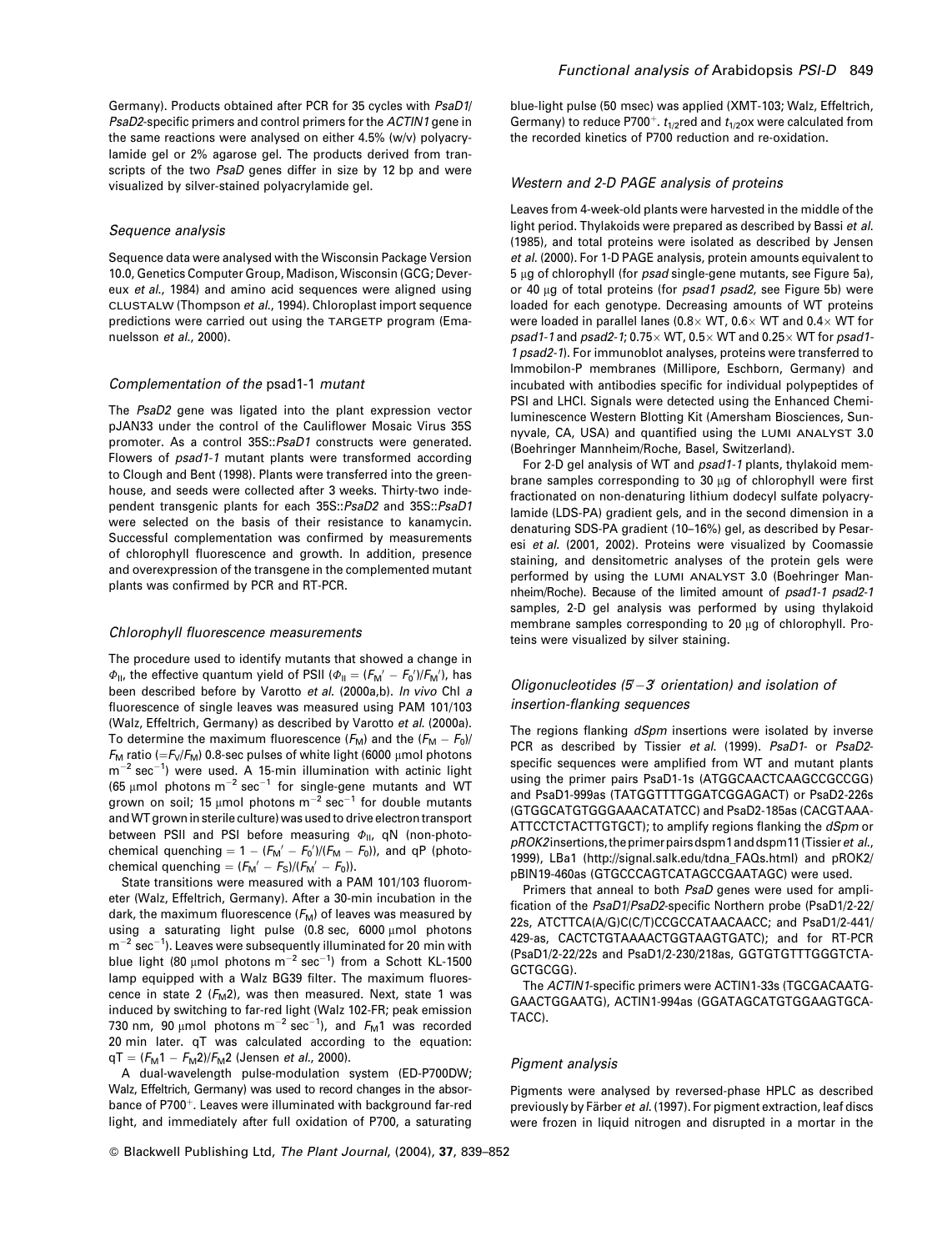presence of acetone. After a short centrifugation, pigment extracts were filtered through a 0.2-um membrane filter and either used directly for HPLC analysis or stored for up to 2 days at  $-20^{\circ}$ C.

#### **Expression profiling**

The 3292-GST array, representing genes known or predicted to code for proteins featuring a chloroplast transit peptide (cTP), has been described previously by Richly et al. (2003). At least three experiments with different filters and independent cDNA probes derived from plant material corresponding to pools of at least 50 individuals were performed for each condition or genotype tested, thus minimizing variation between individual plants, filters or probes. cDNA probes were synthesized by using as primer a mixture of oligonucleotides matching the 3292 genes in antisense orientation, and hybridized to the GST array as described by Kurth et al. (2002) and Richly et al. (2003). Images were read using the Storm phosphorimager (Molecular Dynamics).

Hybridization images were imported into the ARRAYVISION program (version 6; Imaging Research Inc.), where artefacts were removed, background correction was performed and resulting values were normalized with reference to intensity of all spots on the array (Kurth et al., 2002; Richly et al., 2003). In the next step, those data were imported into the ARRAYSTAT program (version 1.0 Rev. 2.0; Imaging Research Inc.) and a z-test (nominal  $\alpha$  set to 0.05) was performed to identify statistically significant differential expression values as described by Pesaresi et al. (2003a). Only differential expression values fulfilling the criteria of the z-test are listed in the Supplementary Material.

#### Accession of mRNA expression profiling data

Primary data of the mRNA profile of the psad1-1 mutant are available at the Gene Expression Omnibus (GEO) site (http:// www.ncbi.nlm.nih.gov/geo/), Accession number GSM11018.

#### **Acknowledgements**

We thank the Salk Institute Genomic Analysis Laboratory for providing the sequence-indexed Arabidopsis T-DNA insertion mutants, as well as the Sainsbury Laboratory for making dSpmtagged lines publicly available. Grateful acknowledgements are extended to Paul Hardy for critical reading of the manuscript. This work was supported by the European Community's Human Potential Programme (contract no. HPRN-CT-2002-00248 (PSI-CO)), and by the Deutsche Forschungsgemeinschaft (DL 1265-1 and -8, and III GK - GRK 306/1).

#### **Supplementary Material**

The following material is available from http://www.blackwell publishing.com/products/journals/suppmat/TPJ/TPJ2011/TPJ2011sm. htm

Table S1 List of significantly differentially expressed genes in psad1-1 (compared to the WT) and their classification

## **References**

Alonso, J.M., Stepanova, A.N., Leisse, T.J. et al. (2003) Genomewide insertional mutagenesis of Arabidopsis thaliana. Science, 301, 653-657.

- Andersen, B., Koch, B. and Scheller, H.V. (1992) Structural and functional analysis of the reducing side of photosystem I. Physiol. Plant. 84, 154-161.
- Bassi, R., dal Belin Peruffo, A., Barbato, R. and Ghisi, R. (1985) Differences in chlorophyll-protein complexes and composition of polypeptides between thylakoids from bundle sheaths and mesophyll cells in maize. Eur. J. Biochem. 146, 589-595.
- Blanc, G., Hokamp, K. and Wolfe, K.H. (2003) A recent polyploidy superimposed on older large-scale duplications in the Arabidopsis genome. Genome Res. 13, 137-144.
- Bottin, H., Hanley, J. and Lagoutte, B. (2001) Role of acidic amino acid residues of PsaD subunit on limiting the affinity of photosystem I for ferredoxin. Biochem. Biophys. Res. Commun. 287, 833-836.
- Chitnis, V.P. and Chitnis, P.R. (1993) Psal subunit is required for the formation of photosystem I trimers in the cyanobacterium Synechocystis sp. PCC 6803. FEBS Lett. 336, 330-334.
- Chitnis, P.R., Reilly, P.A. and Nelson, N. (1989) Insertional inactivation of the gene encoding subunit II of photosystem I from the cyanobacterium Synechocystis sp. PCC 6803. J. Biol. Chem. 264, 18381-18385.
- Chitnis, V.P., Ke, A. and Chitnis, P.R. (1997) The PsaD subunit of photosystem I. Mutations in the basic domain reduce the level of PsaD in the membranes. Plant Physiol. 115, 1699-1705.
- Clough, S.J. and Bent, A.F. (1998) Floral dip: a simplified method for Agrobacterium-mediated transformation of Arabidopsis thaliana. Plant J. 16, 735-743.
- Devereux, J., Haeberli, P. and Smithies, O. (1984) A comprehensive set of sequence analysis programs for the VAX. Nucl. Acids Res. 12, 387-395.
- Emanuelsson, O., Nielsen, H., Brunak, S. and von Heijne, G. (2000) Predicting subcellular localization of proteins based on their Nterminal amino acid sequence. J. Mol. Biol. 300, 1005-1016.
- Färber, A., Young, A.J., Ruban, A.V., Horton, P. and Jahns, P. (1997) Dynamics of xanthophyll-cycle activity in different antenna subcomplexes in the photosynthetic membranes of higher plants: the relationship between zeaxanthin conversion and nonphotochemical fluorescence quenching. Plant Physiol. 115, 1609-1618.
- Haldrup, A., Naver, H. and Scheller, H.V. (1999) The interaction between plastocyanin and photosystem I is inefficient in transgenic Arabidopsis plants lacking the PSI-N subunit of photosystem I. Plant J. 17, 689-698.
- Haldrup, A., Simpson, D.J. and Scheller, H.V. (2000) Down-regulation of the PSI-F subunit of photosystem I (PSI) in Arabidopsis thaliana. The PSI-F subunit is essential for photoautotrophic growth and contributes to antenna function. J. Biol. Chem. 275. 31211-31218.
- Haldrup, A., Lunde, C. and Scheller, H.V. (2003) Plants lacking the PSI-D subunit of photosystem I suffer severe photoinhibition, have unstable photosystem I complexes and altered redox homeostasis in the chloroplast stroma. J. Biol. Chem. 278, 33276-33283
- Hanley, J., Setif, P., Bottin, H. and Lagoutte, B. (1996) Mutagenesis of photosystem I in the region of the ferredoxin cross-linking site: modifications of positively charged amino acids. Biochemistry, 35, 8563-8571.
- Hoyer-Hansen, G., Bassi, R., Honberg, L.S. and Simpson, D.J. (1988) Immunological characterization of chlorophyll a/b-binding proteins of barley thylakoids. Planta, 173, 12-21.
- Jansson, S. (1999) A guide to the Lhc genes and their relatives in Arabidopsis. Trends Plant Sci. 4, 236-240.
- Jensen, P.E., Gilpin, M., Knoetzel, J. and Scheller, H.V. (2000) The PSI-K subunit of photosystem I is involved in the interaction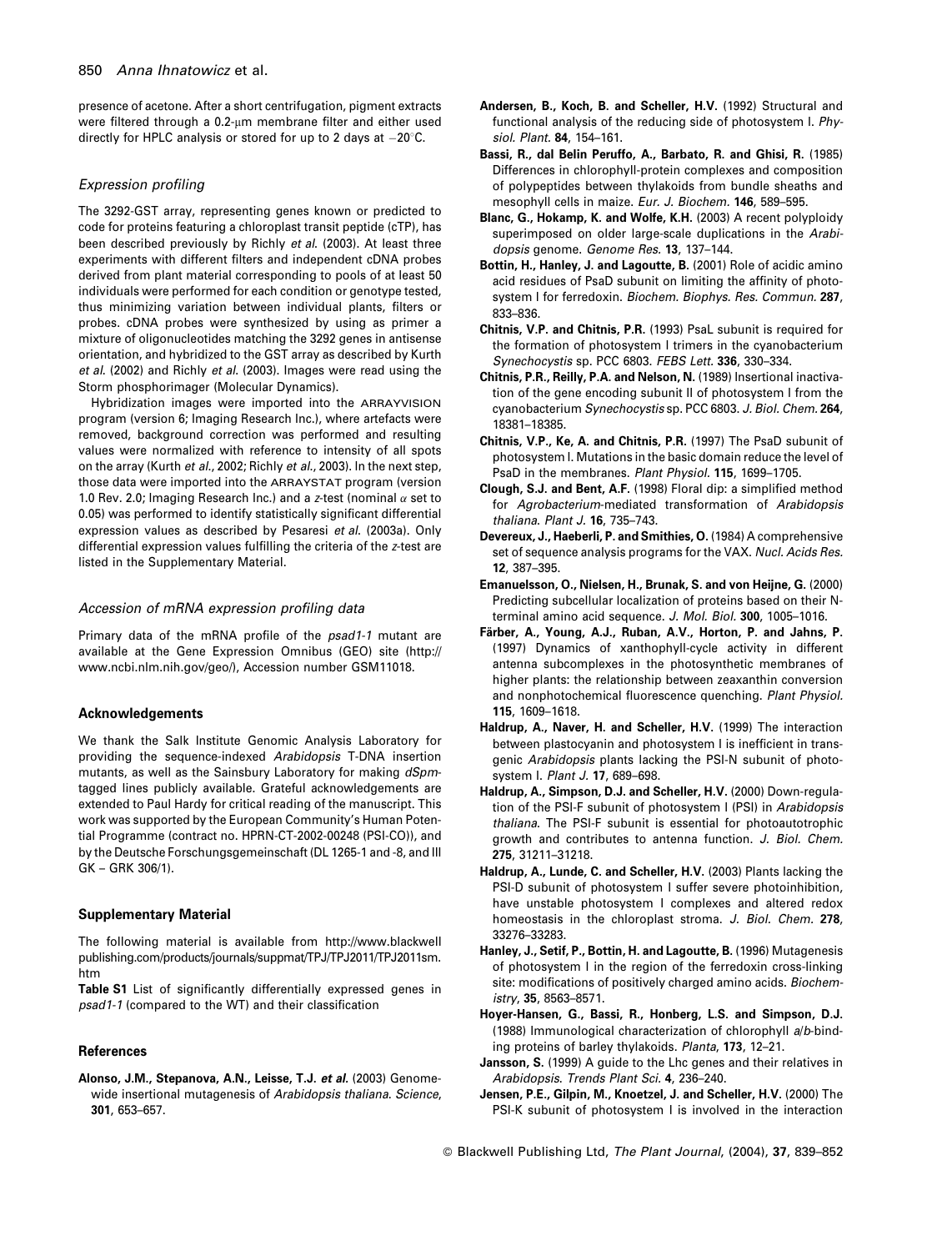between light-harvesting complex I and the photosystem I reaction center core. J. Biol. Chem. 275, 24701-24708.

- Jensen, P.E., Rosgaard, L., Knoetzel, J. and Scheller, H.V. (2002) Photosystem I activity is increased in the absence of the PSI-G subunit. J. Biol. Chem. 277, 2798-2803.
- Jordan, P., Fromme, P., Witt, H.T., Klukas, O., Saenger, W. and Krauss, N. (2001) Three-dimensional structure of cyanobacterial photosystem I at 2.5 Å resolution. Nature, 411, 909-917.
- Kitmitto, A., Holzenburg, A. and Ford, R.C. (1997) Two-dimensional crystals of photosystem I in higher plant grana margins. J. Biol. Chem. 272, 19497-19501.
- Klukas, O., Schubert, W.D., Jordan, P., Krauss, N., Fromme, P., Witt, H.T. and Saenger, W. (1999) Photosystem I, an improved model of the stromal subunits PsaC, PsaD, and PsaE. J. Biol. Chem. 274, 7351-7360.
- Knoetzel, J., Mant, A., Haldrup, A., Jensen, P.E. and Scheller, H.V. (2002) PSI-O, a new 10-kDa subunit of eukaryotic photosystem I. FEBS Lett. 510, 145-148.
- Kruip, J., Chitnis, P.R., Lagoutte, B., Rogner, M. and Boekema, E.J. (1997) Structural organization of the major subunits in cyanobacterial photosystem I. Localization of subunits PsaC, -D, -E, -F, and -J. J. Biol. Chem. 272, 17061-17069.
- Kurth, J., Varotto, C., Pesaresi, P., Biehl, A., Richly, E., Salamini, F. and Leister, D. (2002) Gene-sequence-tag expression analyses of 1,800 genes related to chloroplast functions. Planta, 215,  $101 - 109.$
- Lagoutte, B., Hanley, J. and Bottin, H. (2001) Multiple functions for the C terminus of the PsaD subunit in the cyanobacterial photosystem I complex. Plant Physiol. 126, 307-316.
- Leister, D., Varotto, C., Pesaresi, P., Niwergall, A. and Salamini, F. (1999) Large-scale evaluation of plant growth in Arabidopsis thaliana by non-invasive image analysis. Plant Physiol. Biochem. 37, 671-678.
- Lunde, C., Jensen, P.E., Haldrup, A., Knoetzel, J. and Scheller, H.V. (2000) The PSI-H subunit of photosystem I is essential for state transitions in plant photosynthesis. Nature, 408, 613-615.
- Maiwald, D., Dietzmann, A., Jahns, P., Pesaresi, P., Joliot, P., Joliot, A., Levin, J.Z., Salamini, F. and Leister, D. (2003) Knock-out of the genes coding for the Rieske protein and the ATP-synthase  $\delta$ -subunit of Arabidopsis thaliana. Effects on photosynthesis, thylakoid protein composition and nuclear chloroplast gene expression. Plant Physiol. 133, 191-202.
- Mannan, R.M., Pakrasi, H.B. and Sonoike, K. (1994) The PsaC protein is necessary for the stable association of the PsaD, PsaE, and PsaL proteins in the photosystem I complex: analysis of a cyanobacterial mutant strain. Arch. Biochem. Biophys. 315, 68-73.
- Merati, G. and Zanetti, G. (1987) Chemical cross-linking of ferredoxin to spinach thylakoids - evidence for two independent binding-sites of ferredoxin to the membrane. FEBS Lett. 215,  $37 - 40.$
- Meurer, J., Meierhoff, K. and Westhoff, P. (1996) Isolation of highchlorophyll fluorescence mutants of Arabidonsis thaliana and their characterization by spectroscopy, immunoblotting and Northern hybridization. Planta, 198, 385-396.
- Naver, H., Scott, M.P., Andersen, B., Moller, B.L. and Scheller, H.V. (1995) Reconstitution of barley photosystem I reveals that the N-terminus of the PSI-D subunit is essential for tight binding of PSI-C. Physiol. Plant. 95, 19-26.
- Naver, H., Haldrup, A. and Scheller, H.V. (1999) Cosuppression of photosystem I subunit PSI-H in Arabidopsis thaliana. Efficient electron transfer and stability of photosystem I is dependent upon the PSI-H subunit. J. Biol. Chem. 274, 10784-10789.
- Nielsen, V.S., Scheller, H.V. and Moller, B.L. (1996) The photosystem I mutant viridis-zb<sup>63</sup> of barley (Hordeum vulgare) contains low amounts of active but unstable photosystem I. Physiol. Plant. 98, 637-644.
- Pesaresi, P., Varotto, C., Meurer, J., Jahns, P., Salamini, F. and Leister, D. (2001) Knock-out of the plastid ribosomal protein L11 in Arabidopsis: effects on mRNA translation and photosynthesis. Plant J. 27, 179-189.
- Pesaresi, P., Lunde, C., Jahns, P. et al. (2002) A stable LHCII-PSI aggregate and suppression of photosynthetic state transitions in the psae1-1 mutant of Arabidopsis thaliana. Planta, 215, 940-948
- Pesaresi, P., Gardner, N.A., Masiero, S., Dietzmann, A., Eichacker, L., Wickner, R., Salamini, F. and Leister, D. (2003a) Cytoplasmic N-terminal protein acetylation is required for efficient photosynthesis in Arabidopsis. Plant Cell, 15, 1817-1832.
- Pesaresi, P., Varotto, C., Richly, E., Leßnick, A., Salamini, F. and Leister, D. (2003b) Protein-protein and protein-function relationships in Arabidopsis photosystem I: cluster analysis of PSI polypeptide levels and photosynthetic parameters in PSI mutants. J. Plant Physiol. 160, 17-22.
- Richly, E., Dietzmann, A., Biehl, A., Kurth, J., Laloi, C., Apel, K., Salamini, F. and Leister, D. (2003) Co-variations in the nuclear chloroplast transcriptome reveal a regulatory master switch. EMBO Rep. 4, 491-498.
- Sambrook, J., Fritsch, E.F. and Maniatis, T. (1989) Molecular Cloning: a Laboratory Manual, 2nd edn. Cold Spring Harbor: Cold Spring Harbor Laboratory Press.
- Scheller, H.V., Jensen, P.E., Haldrup, A., Lunde, C. and Knoetzel, J. (2001) Role of subunits in eukaryotic photosystem I. Biochim. Biophys. Acta. 1507. 41-60.
- Thompson, J.D., Higgins, D.G. and Gibson, T.J. (1994) CLUSTAL W: improving the sensitivity of progressive multiple sequence alignment through sequence weighting, position-specific gap penalties and weight matrix choice. Nucl. Acids Res. 22, 4673-4680
- Tissier, A.F., Marillonnet, S., Klimyuk, V., Patel, K., Torres, M.A., Murphy, G. and Jones, J.D. (1999) Multiple independent defective Suppressor-mutator transposon insertions in Arabidopsis: a tool for functional genomics. Plant Cell. 11, 1841-1852.
- Varotto, C., Pesaresi, P., Meurer, J., Oelmuller, R., Steiner-Lange, S., Salamini, F. and Leister, D. (2000a) Disruption of the Arabidopsis photosystem I gene psaE1 affects photosynthesis and impairs growth. Plant J. 22, 115-124.
- Varotto, C., Pesaresi, P., Maiwald, D., Kurth, J., Salamini, F. and Leister, D. (2000b) Identification of photosynthetic mutants of Arabidopsis by automatic screening for altered effective quantum vield of photosystem 2. Photosynthetica. 38, 497-504.
- Varotto, C., Pesaresi, P., Jahns, P., Leßnick, A., Tizzano, M., Schiavon, F., Salamini, F. and Leister, D. (2002a) Single and double knock-outs of the genes for photosystem I subunits PSI-G, -K and -H of Arabidopsis thaliana: effects on PSI composition, photosynthetic electron flow and state transitions. Plant Physiol. 129.616-624.
- Varotto, C., Maiwald, D., Pesaresi, P., Jahns, P., Salamini, F. and Leister, D. (2002b) The metal ion transporter IRT1 is necessary for iron homeostasis and efficient photosynthesis in Arabidopsis thaliana. Plant J. 31, 589-599.
- Weigel, M., Varotto, C., Pesaresi, P., Finazzi, G., Rappaport, F., Salamini, F. and Leister, D. (2003) Plastocyanin is indispensable for photosynthetic electron flow in Arabidopsis thaliana. J. Biol. Chem. 278, 31286-31289.
- Xu, Q., Jung, Y.S., Chitnis, V.P., Guikema, J.A., Golbeck, J.H. and Chitnis, P.R. (1994) Mutational analysis of photosystem I